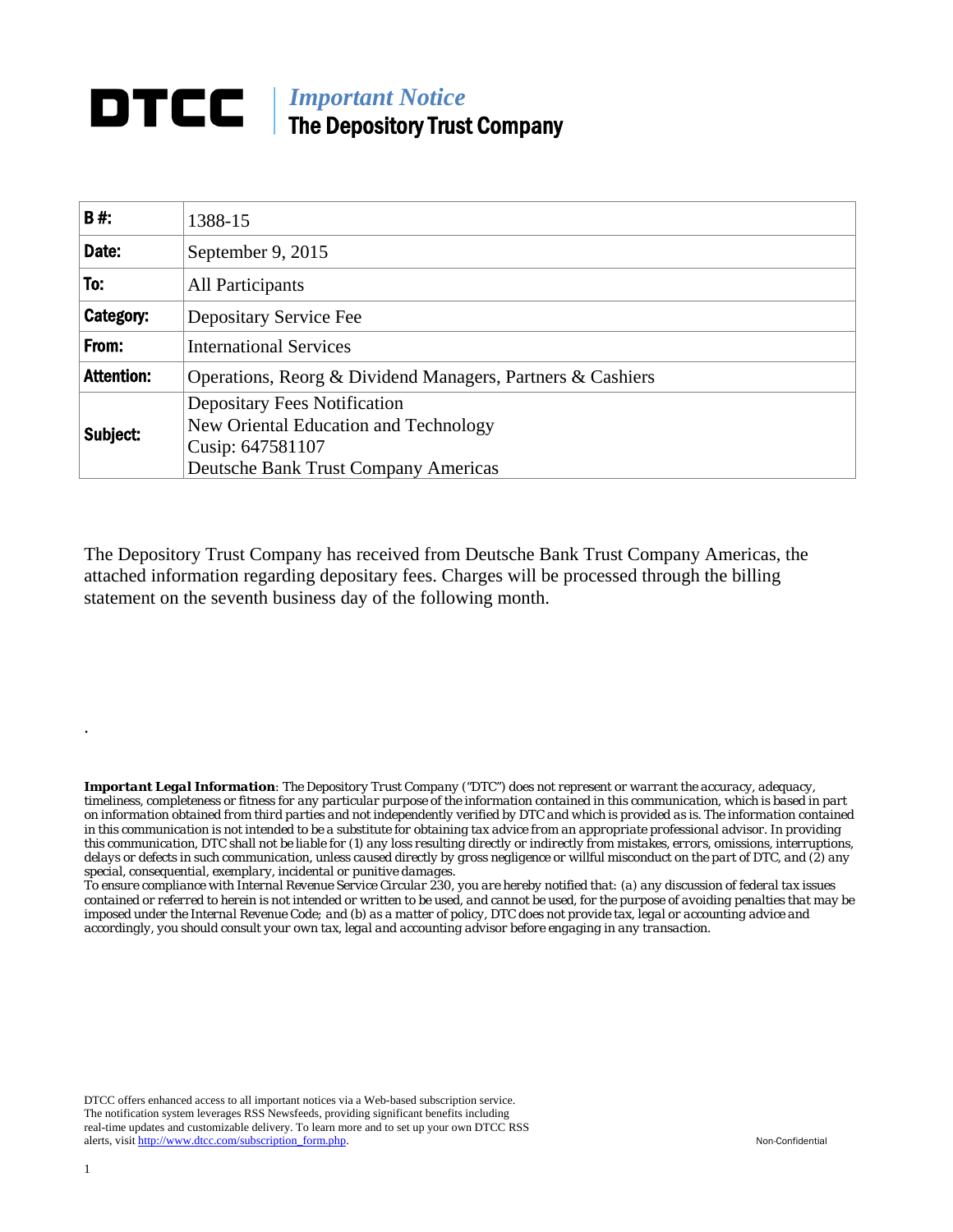Deutsche Bank Trust Company Americas

Trust and Securities Services Global Equity Services

## *DEPOSITARY RECEIPTS*

To: Holders of American Depositary Receipts (ADRs)

 Issued in respect of equity shares of New Oriental Education and Technology Group

Cusip: 647581107 ISIN: US6475811070

Please be advised that pursuant to the provisions of Article 9 the Deposit Agreement dated as of September 12, 2006 by and among New Oriental Education & Technology Group (the "Company"), Deutsche Bank Trust Company Americas, as depositary (the "Depositary"), and all Holders and Beneficial Owners of American Depositary Shares ("ADSs") evidenced by ADRs issued thereunder, the Depositary is entitled to charge an annual fee of US\$0.02 per ADS for the operation and maintenance costs in administering the ADRs.

Deutsche Bank Trust Company Americas, as Depositary, has established September 18, 2015 as the record date upon which it will assess such charge. In connection therewith, Deutsche Bank Trust Company Americas will instruct The Depository Trust Company (DTC) to debit the accounts of each of their respective participants holding New Oriental Education & Technology Group ADSs (or interests therein) as of the September 18, 2015 record date for the amounts owing in connection herewith.

Deutsche Bank Trust Company Americas As Depositary August 18, 2015